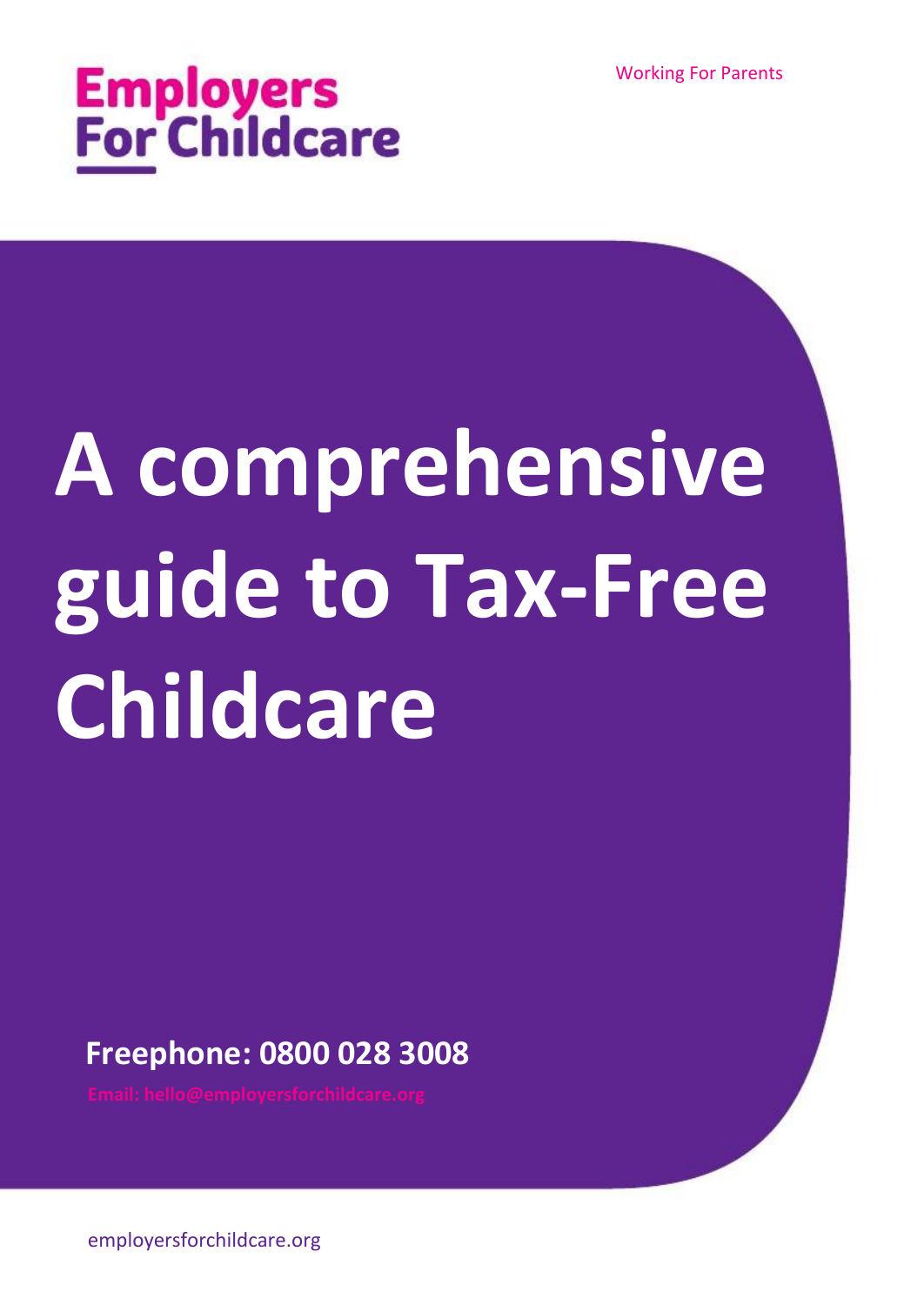#### **Contents**:

- 1. Introduction
- 2. Overview of Tax-Free Childcare
- 3. FAQs for Parents
- 4. FAQs for Employers
- 5. FAQs for Childcare Providers
- 6. How to work out if you will be better off on Tax-Free Childcare or another form of support
- 7. Case studies
- 8. Points to remember when considering joining the Tax-Free Childcare scheme
- 9. Where to get further information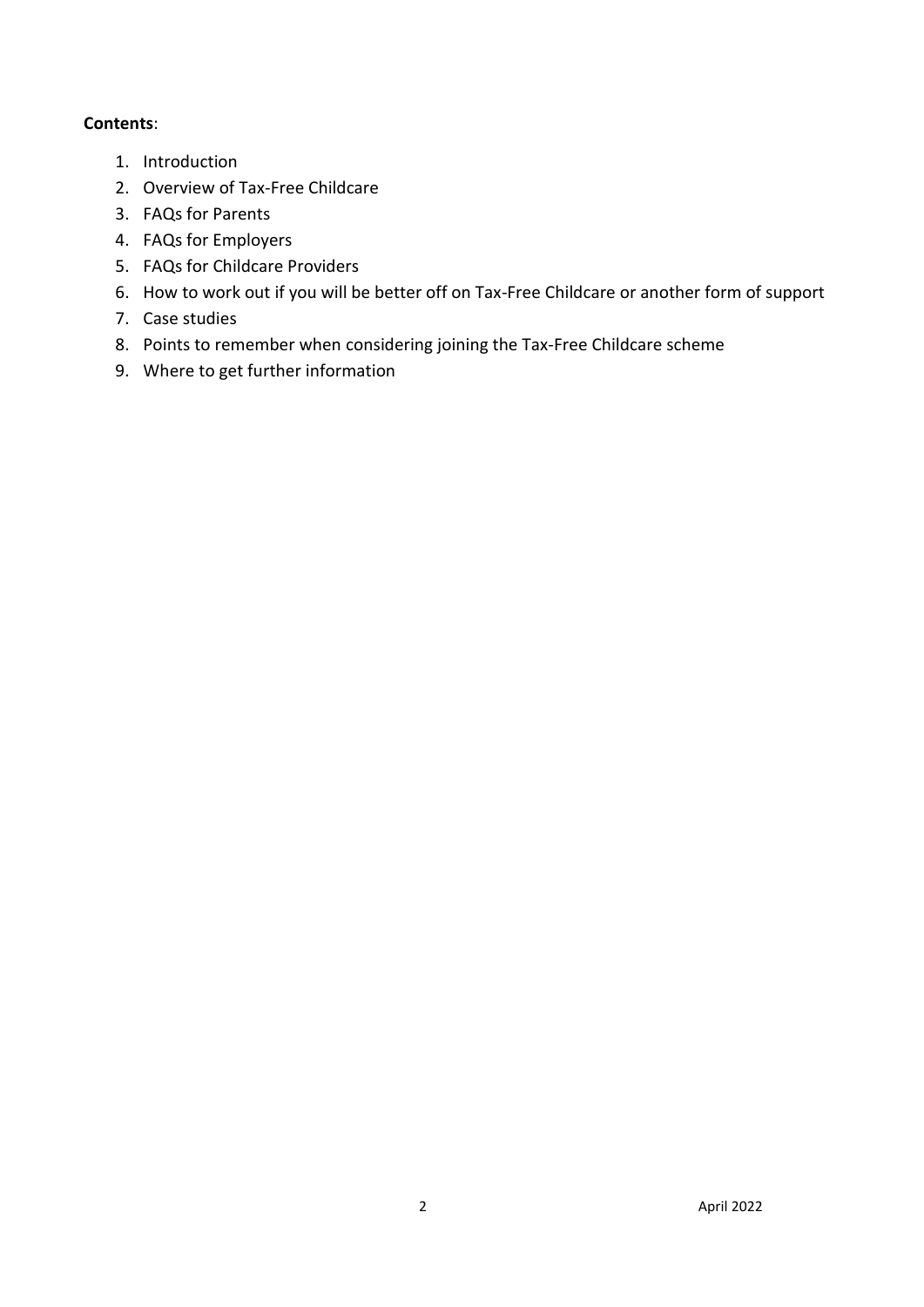## **1. Introduction**

Tax-Free Childcare is available to all eligible families with children under 12 (under 17 if the child has a disability). This guide will help you decide if Tax-Free Childcare will benefit your family financially or if you will be better off accessing another form of support.

The Government launched a website [www.childcarechoices.gov.uk](http://www.childcarechoices.gov.uk/) to help parents understand what support is available. You can use this website to apply for Tax-Free Childcare. While the Government's website contains information on a scheme that gives access to 30 hours free childcare for eligible families in England, this scheme is **not available in Northern Ireland**. If you are a parent in England, it is not necessary to join Tax-Free Childcare in order to receive the free hours of childcare. These can be accessed alongside Childcare Vouchers if you are currently signed up to a Childcare Voucher scheme with your employer.

Childcare can be a significant cost for working families. We want to ensure that all parents:

- know what support is available and
- are claiming all that they are entitled to.

Tax-Free Childcare is a support that will help some families become better off. However, some families may be financially better off on Universal Credit or Tax Credits, or continuing to use Childcare Vouchers if they are already benefiting from that scheme. Each family should make the choice depending on their own circumstances however Employers For Childcare's Family Benefits Advice Service is here to help and can advise you on what is right for your family.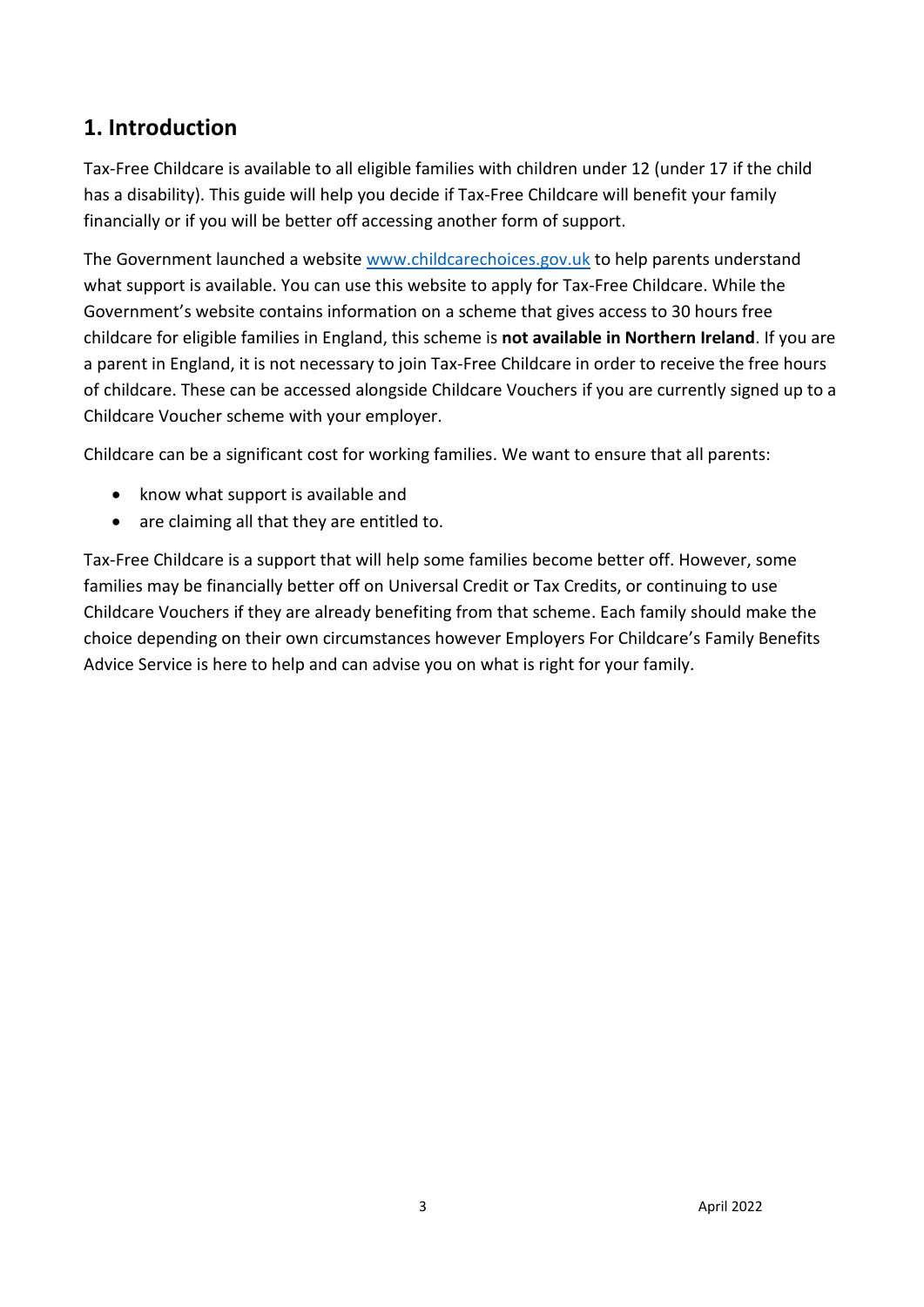## **2. Overview of Tax-Free Childcare**

## **What is Tax-Free Childcare?**

Tax-Free Childcare allows eligible working families to claim 20% of their childcare costs, up to a maximum of £2,000 per child per year (£4,000 for a child with a disability), from the Government.

### **Who can join the Tax-Free Childcare scheme?**

#### **At a glance:**

• Working families, including the self-employed, in the UK who have children under 12 (or under 17 if disabled)

The scheme is available to parents of children under the age of 12 - children stop being eligible on 1 September after their 11th birthday (under age 17 for children with disabilities). Adopted children are eligible, but foster children are not.

#### **Work related eligibility**

Both parents must be in employment, or one parent in a single-parent household, earning between £152.00 per week (£146.88 per week if the parent is under 23) and £100,000 per year<sup>1</sup>.

If you are self-employed you are eligible to join provided you have registered your business with HM Revenue and Customs (HMRC). You can use income from both employment and selfemployment to meet the minimum income requirement. Your first 12 months of self-employment is your start-up period. During this time, you don't have to earn the minimum £152.00 a week to be eligible for Tax-Free Childcare. You can average your self-employment income across the year to meet the minimum income criteria (however you will need to meet the minimum income using just your self-employment income if you take this approach).

Parents continue to be treated as being in employment and can still apply for Tax-Free Childcare if they are on paid:

- sick leave
- ordinary or additional maternity, paternity or adoption leave
- shared parental leave, or
- annual leave.

 $<sup>1</sup>$  This refers to you or your partner's 'adjusted net income' in the current tax year. This includes any bonuses you</sup> expect to get. Your adjusted net [income](https://www.gov.uk/guidance/adjusted-net-income) is your total taxable income before any personal allowances and minus grossed up qualifying Gift Aid or pension contributions.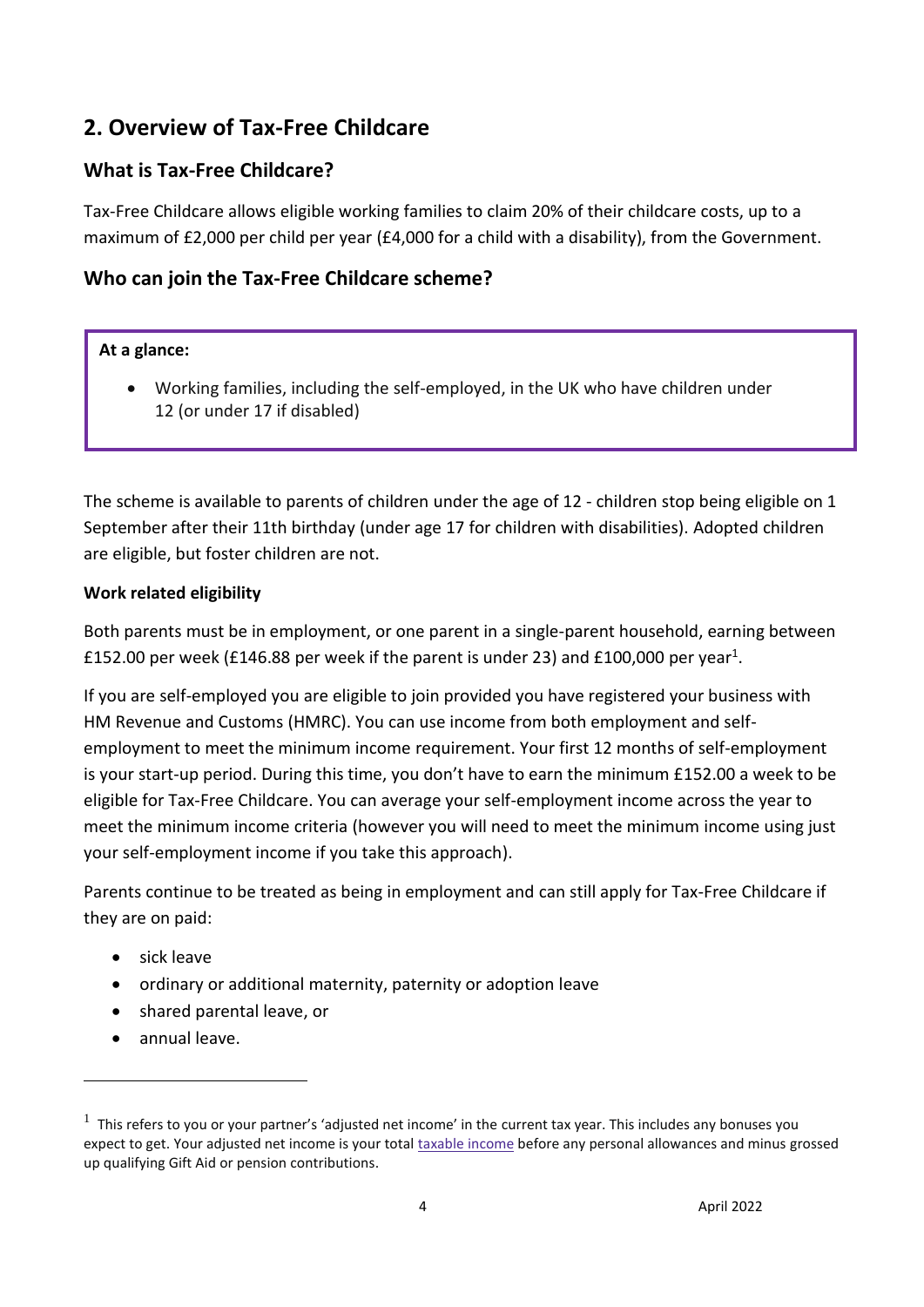Where a claimant, or their partner, are claiming TFC in respect of a child whose birth or adoption is the reason for the period of leave, they will only be eligible for TFC for the last 31 days before they return to work. However, they would be eligible for TFC for the whole period of leave in respect of any other children.

Where one parent does not work, it may still be possible to get Tax-Free Childcare if the parent who is not in work is receiving certain benefits, for example, Employment and Support Allowance or Carer's Allowance.

If you apply for Tax-Free Childcare you will not be able to get:

- Child Tax Credits
- Working Tax Credits
- Universal Credit
- Childcare Vouchers.

Universal Credit, Child Tax Credits and Working Tax Credit payments will stop automatically if you successfully apply for Tax-Free Childcare. You will still be eligible for Child Benefit if you are using Tax-Free Childcare. If you are using Childcare Vouchers you will need to tell your employer within 3 months of applying for Tax-Free Childcare so that they can stop providing the Childcare Vouchers. **Remember you will be unable to re-join the Childcare Voucher scheme if you leave it to use Tax-Free Childcare, so make sure you speak to our Family Benefits Advice Service to find out if this is the right choice for you.**

#### **Immigration status**

Parents must usually live and work in the UK unless you are a Crown servant or member of the Army and posted overseas. The scheme also extends to those living in any EEA country and working in the UK. You (or your partner, if you have one) must have a National Insurance number and at least one of the following:

- British or Irish citizenship
- settled or [pre-settled](https://www.gov.uk/settled-status-eu-citizens-families) status, or have been living in the UK before 1 January 2021 with the right to [reside](https://www.gov.uk/right-to-reside)
- permission to access public funds.

If you are living in an EU country, Switzerland, Norway, Iceland or Liechtenstein, you (or your partner if you have one) might still be eligible for Tax-Free Childcare if:

- your work is in the UK
- the work started before 1 January 2021
- you have worked in the UK at least once every 12 months since you started working here.

This is known as being a *['frontier](https://www.gov.uk/frontier-worker-permit) worker'*. You may be able to use Tax-Free Childcare to pay a provider based in a **European [Economic](https://www.gov.uk/eu-eea) Area (EEA)** country (this change was introduced on 21 March 2019).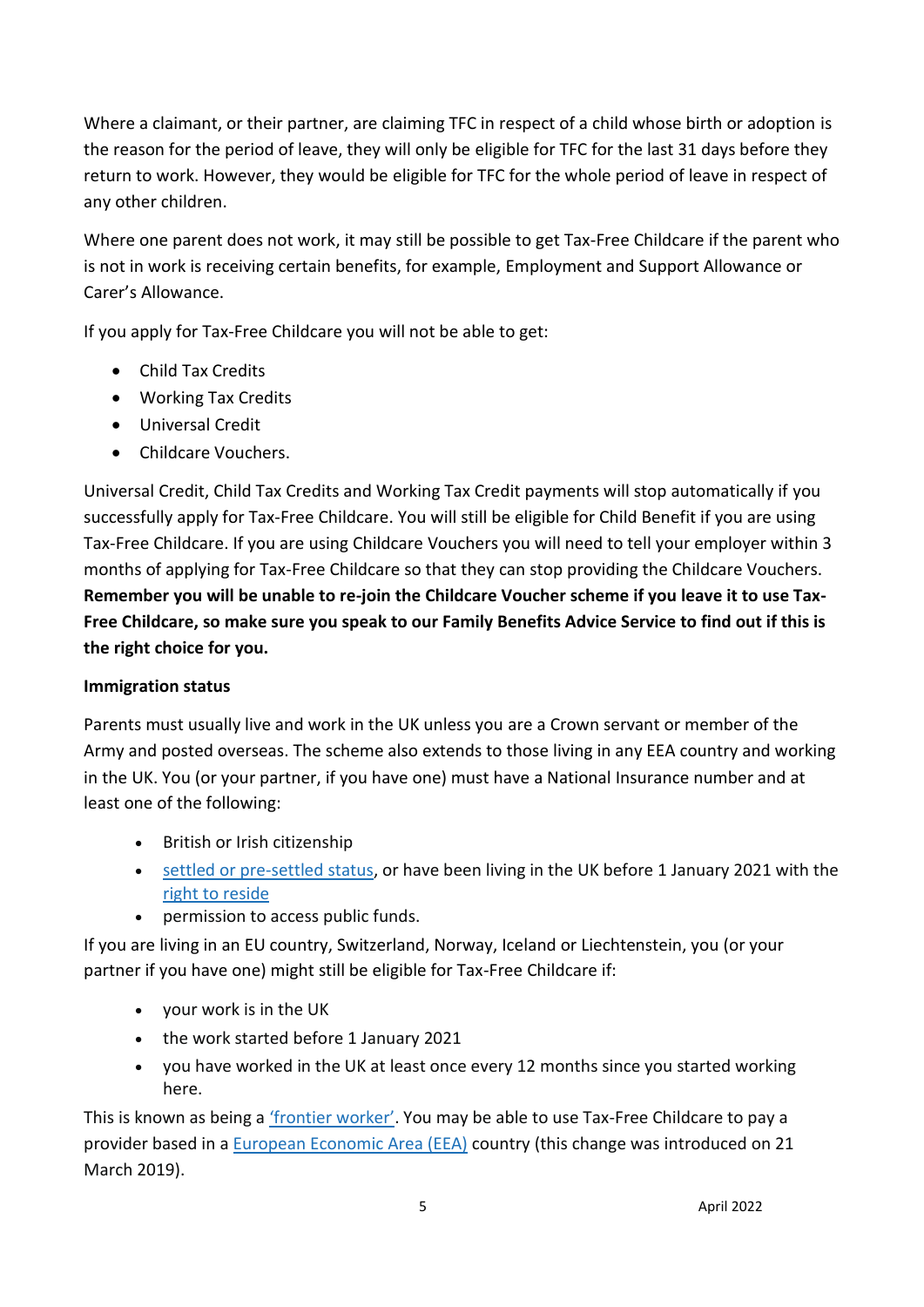## **How does Tax-Free Childcare work in practice?**

The amount you save with Tax-Free Childcare will depend on your childcare costs. For every £8 you pay into your account, the Government will give you £2, up to a maximum of £2,000 per year per child (i.e. you would need to put in £8,000 for the Government to top up your account with £2,000).

You can pay into your account at any time and receive the top up, up to a maximum of £500 top up per quarter (£2,000 top up per annum). These figures increase to £1,000 per quarter (£4,000 per annum) if your child has a disability. Other people, such as family, friends and employers, can also pay into the account. Payments can be made directly to the childcare provider through the online account.

If you have more than one child in childcare you will need to **open an account for each child,**  however you can do this as part of a single application.

## **The application process**

If you are a working parent you will need to open a Government Gateway account through the [childcare service.](https://childcare-support.tax.service.gov.uk/) You will need to have the following information to hand:

- Your National Insurance Number and date of birth
- Your partner's National Insurance Number and date of birth (if applicable)
- A payslip, P60 form or your passport
- Each child's date of birth
- The date you and your partner (if applicable) started your most recent employment (this can be an approximate date provided the employment has been for more than three months).

Your application will be assessed by HMRC who will let you know if you are eligible for Tax-Free Childcare. This can take up to 10 days.

Please note that if you work in certain Government roles with enhanced security you may be unable to complete an application online. Please contact the Childcare Services Helpline (number below) and they will guide you as to how to make an application.

You will need to reconfirm that you are still eligible for Tax-Free Childcare every 3 months using your childcare service account. You can do this by ticking a box to confirm that your details have not changed. You will be reminded to do this 4 weeks before the reconfirmation deadline.

If you have any queries regarding the process, you can contact the Childcare Service Helpline on 0300 123 4097.

#### **Using the online childcare service account**

Once you have successfully applied for your online account, you will be able to:

- view all of your children's Tax-Free Childcare accounts in one place
- confirm every 3 months that you are still eligible for Tax-Free Childcare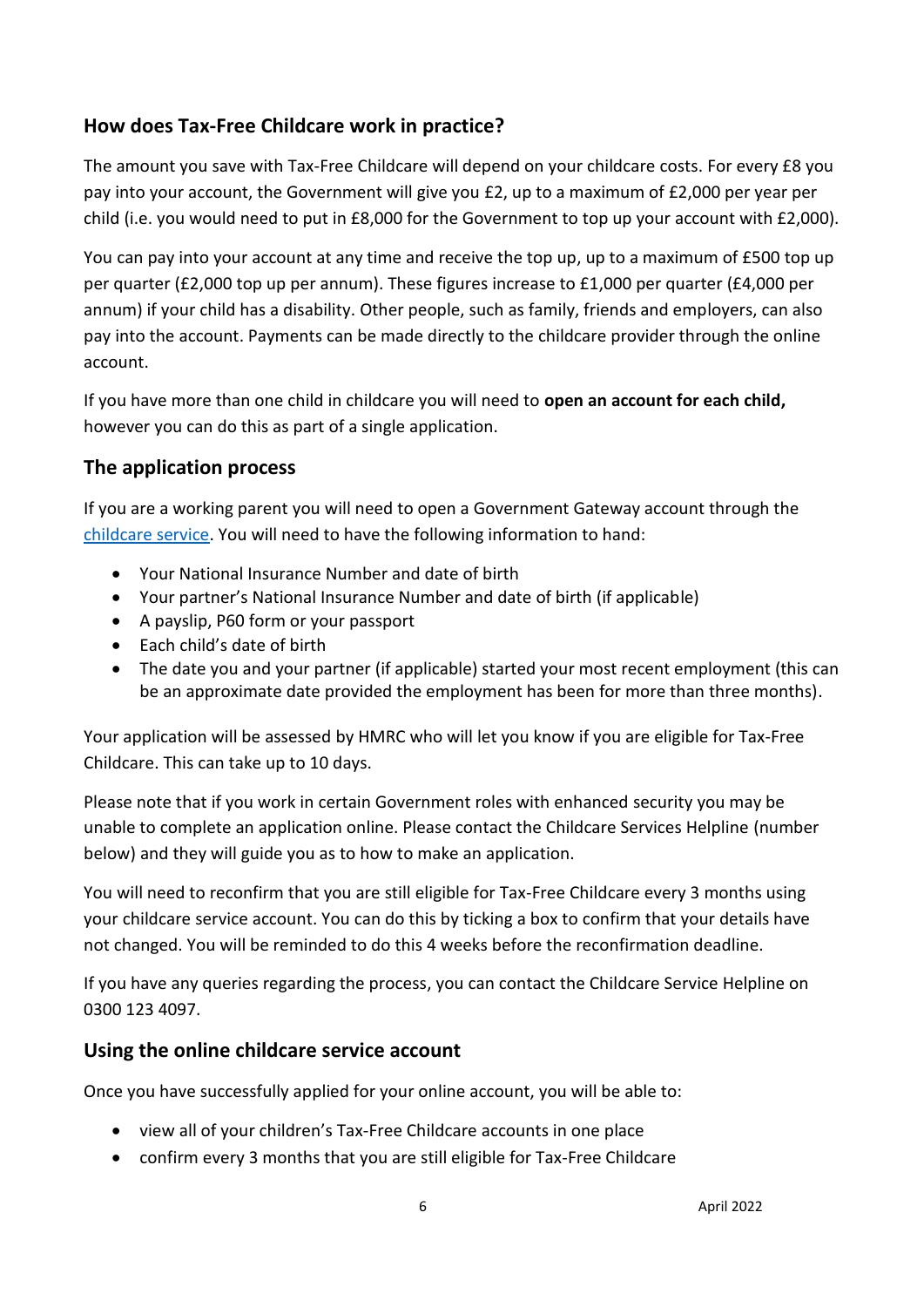- make payments into each child's Tax-Free Childcare account, and
- use each account to pay for your childcare costs.

You will be able to make one-off payments into each Tax-Free Childcare account or you can set up a standing order to make regular payments. The Government has said that it will apply the top up automatically, and it should be received instantly. You will then be able to use the full balance to pay for your childcare.

You will be able to pay up to 10 childcare providers from each Tax-Free Childcare account. You will need to make a separate payment for each eligible child if you have a number of children at one childcare provider.

If you are no longer eligible for Tax-Free Childcare you will still be able to add money to the account but will not receive any Government contributions. You will still be able to use the balance in the account to pay for childcare. If you no longer want to use the Tax-Free Childcare account you can withdraw your money but the Government will take back its contributions.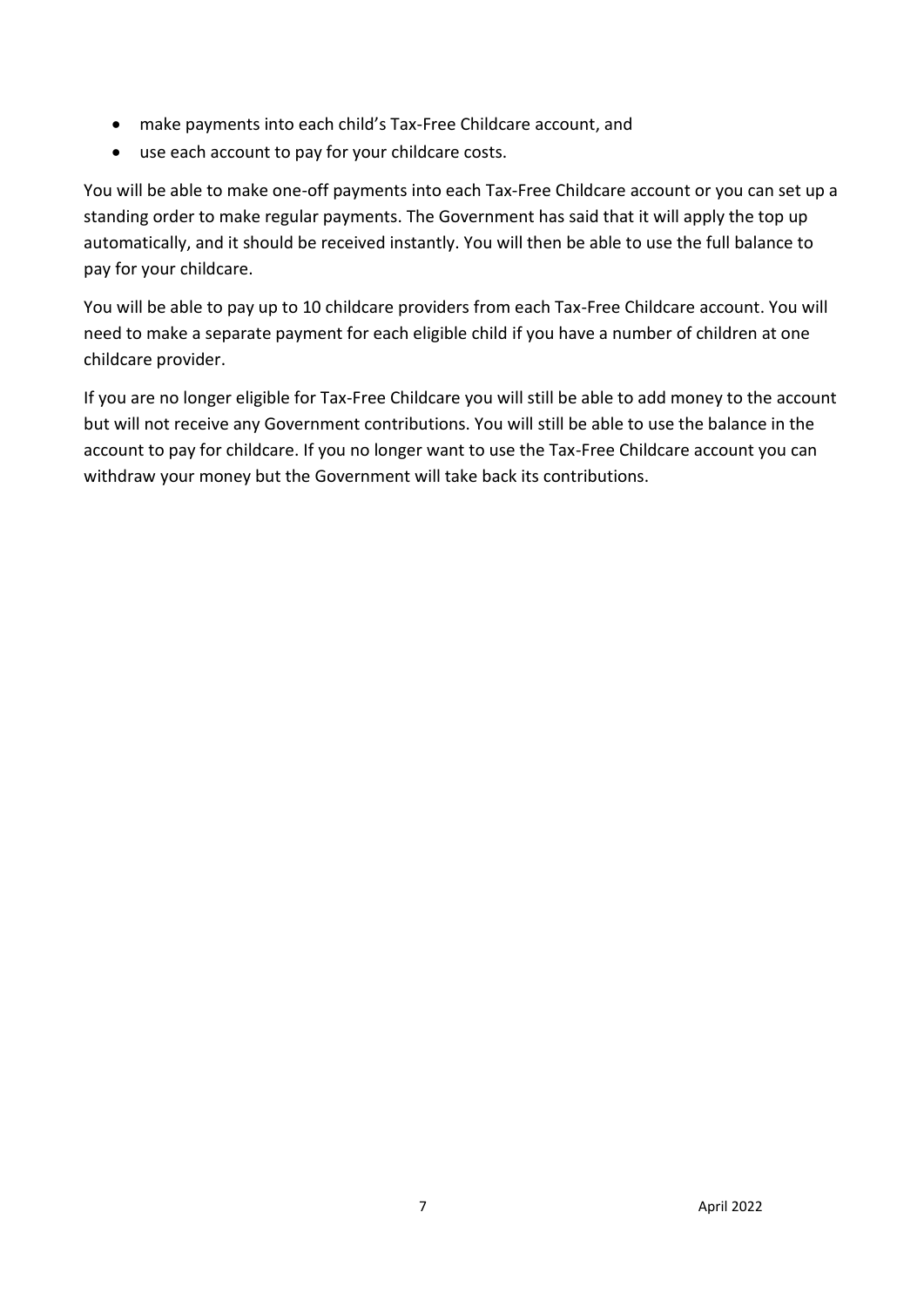## **3. FAQs for parents**

#### **1. Will all childcare providers be able to accept payment through Tax-Free Childcare?**

All childcare providers will be able to accept payments through Tax-Free Childcare provided they:

- are registered or approved as childcare providers in the UK, and
- have registered with HMRC to accept payments from parents.

Childcare providers were invited to register with HMRC during 2016. They can still register now, but it can take up to 12 weeks to fully register. See Section 5 for further information for childcare providers.

#### **2. Can cross-border workers join the Tax-Free Childcare scheme?**

While eligibility criteria states that only parents who live and work in the UK will be eligible, this extends to those living in Ireland (or who are a resident of another EEA state) and who are working in the UK. You may be able to use Tax-Free Childcare to pay a provider based in a  $European$ [Economic](https://www.gov.uk/eu-eea) Area (EEA) country.

If you work in the Republic of Ireland (or another EEA country) make sure you also report your income to HMRC through Self-Assessment to ensure you are recognised as eligible for the Tax-Free Childcare scheme. Where a parent uses a childcare provider in the Republic of Ireland, they are still eligible for Tax-Free Childcare following Brexit. However, HMRC may be unable to access information from regulatory bodies outside of the UK so will be unable to sign up childcare providers through their IT system. This may mean that parents who choose to use a Republic of Ireland provider will instead need to use the manual option to receive 'Compensatory Payments'. This is a complex area for families, and if you think it might be relevant to you, we advise you to call our Family Benefits Advice Service on 0800 028 3008 to discuss.

#### **3. Are there any circumstances where a family will be eligible for Tax-Free Childcare if one parent is working and the other is not working?**

Both parents must usually be working. However, if one parent meets the work requirements and the other is unable to work, for example, due to a disability or caring responsibilities, then they may still be able to claim Tax-Free Childcare. For example, parents claiming Carer's Allowance or Contributory Employment and Support Allowance (ESA) will be eligible for the scheme, provided the other parent is also eligible.

#### **4. Can I use Tax-Free Childcare alongside other forms of help with childcare costs?**

No, Tax-Free Childcare cannot be used in conjunction with Childcare Vouchers, Universal Credit or Tax Credits (including both Child Tax Credit and Working Tax Credit). This is different to the Childcare Voucher scheme which can be used in conjunction with Tax Credits or Universal Credit.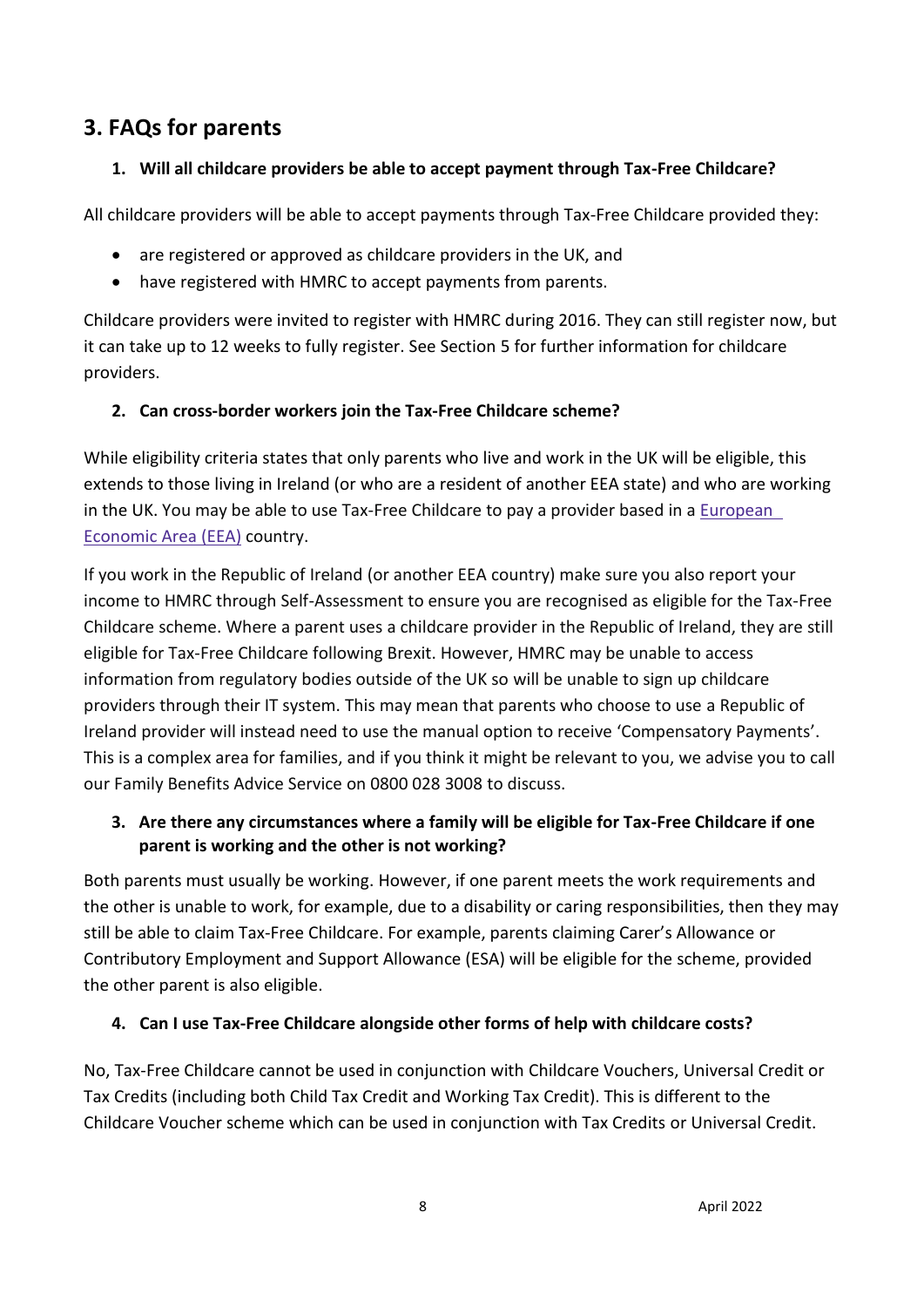There is one exception which is if you are benefiting from a **workplace nursery** provided by your employer you will still remain eligible for support under the Tax-Free Childcare scheme, for example, if you also have childcare costs associated with another child or time spent at another childcare provider.

#### **5. Can I apply for Tax-Free Childcare if I am a single parent?**

Yes, if you are a single parent you can apply for Tax-Free Childcare provided you meet the eligibility requirements. Only one account can be set up per child so if parents are separated, and both want to contribute to childcare costs, this can be done through one account managed by the main carer.

#### **6. Can I switch between Childcare Vouchers and Tax-Free Childcare?**

If you are considering moving from the Childcare Voucher scheme to Tax-Free Childcare you should seek advice before leaving the Childcare Voucher scheme.

If you leave your employer's Childcare Voucher scheme in order to use Tax-Free Childcare you will be unable to switch back to the Childcare Voucher scheme. This applies even if you find you are worse off using Tax-Free Childcare.

#### **7. How will Tax-Free Childcare affect my Tax Credits or Universal Credit?**

You **cannot claim both Tax-Free Childcare and Tax Credits or Universal Credit**. If you join the Tax-Free Childcare scheme your Tax Credits or Universal Credit will be stopped and you will remain ineligible while you are still a member of the scheme. If you claim Tax Credits or Universal Credit it is important that you are aware of this before considering joining Tax-Free Childcare.

If you currently use Childcare Vouchers, and are eligible for Universal Credit or Tax Credits, you can claim Childcare Vouchers and Tax Credits or Universal Credit at the same time.

#### **8. If I stop claiming Childcare Vouchers because I am on maternity leave can I claim them again once I return to work, even though the scheme is closing to new entrants?**

This will depend on the length of time you are not receiving Childcare Vouchers. If you are a member of an employer's Childcare Voucher scheme you may wish to opt out temporarily, for example, due to maternity leave or taking a career break. Provided you do not have more than 52 consecutive weeks without receiving Childcare Vouchers through your employer's scheme, and do not join Tax-Free Childcare, you can resume receiving Childcare Vouchers on your return to work with the same employer. If you do not receive Childcare Vouchers for more than 52 weeks you will be considered to have left the scheme and will be unable to re-join as the Government has closed the Childcare Voucher scheme to new entrants.

#### **9. If I am on maternity leave with a new baby, can I still pay into a Tax-Free Childcare account for my older children?**

You can have Tax-Free Childcare accounts for your older children while on maternity leave for the newborn. You will be able to retain and pay into those accounts, even if you do not use childcare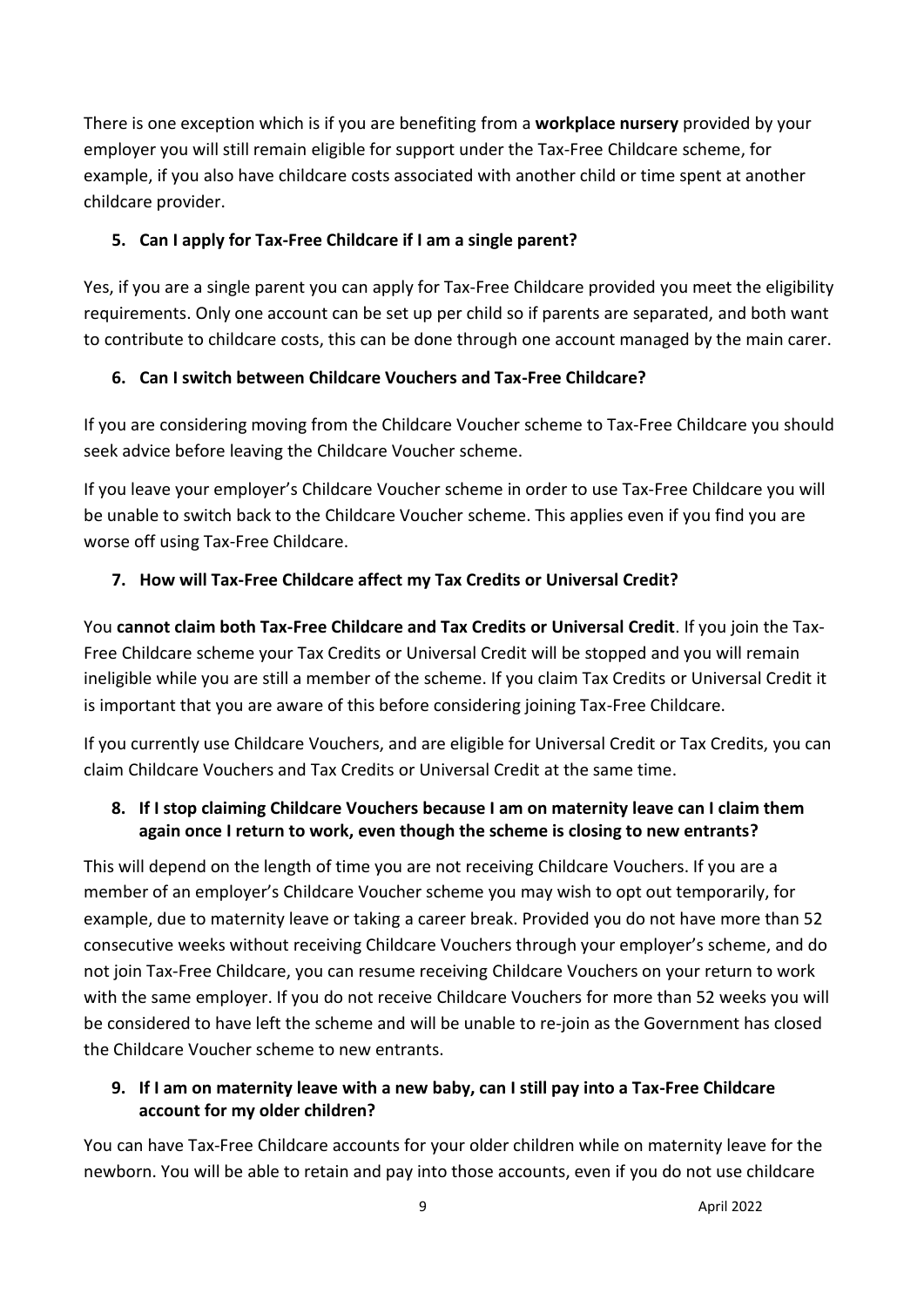for the older children during your maternity leave period. However, if you are on maternity leave you will not be able to open a Tax-Free Childcare account for your newborn child until 31 days before you return to work.

You can only use Tax-Free Childcare to pay for childcare where one of the main reasons for using the childcare is to enable you to work. Typically you cannot use Tax-Free Childcare to pay for childcare on days that you are not working. You can, however, use Tax-Free Childcare for nonworking days if your provider requires you to block book (for example, by week) or pay in order to retain a space, or you need access to childcare to facilitate your work.

#### **10. The Government's website for Tax-Free Childcare also says that parents can get 30 hours free childcare, can I apply for that?**

The Government's website contains information on a range of schemes to assist parents with their childcare costs.

The 30 hours free childcare offer is **not available in Northern Ireland** and will only apply to families living in England, who are allowed to use this alongside Tax-Free Childcare or Childcare Vouchers. If you are a parent in England, it is important to note that it is not necessary to join Tax-Free Childcare in order to receive the free hours of childcare. If you are currently eligible for Childcare Vouchers, these can continue to be used to pay for any registered childcare over and above the 30 hours free childcare offer.

## **11. Will my family be financially better off remaining on Childcare Vouchers or switching to Tax-Free Childcare?**

This will depend on each family's individual circumstances. Contact Employers For Childcare's Family Benefits Advice Service on Freephone 0800 028 3008 for a personalised 'better-off' calculation.

## **12. Any other questions?**

It can be complicated working out what support you are entitled to depending on your family's unique circumstances. Many factors need to be considered ranging from your childcare costs (both now and what they are likely to be in the future), your household income, if there is a child with a disability in the home, any support you are already receiving, to whether you are separated parents where childcare costs are shared across households.

If you have any questions please contact our Family Benefits Advice Service on 0800 028 3008. Our team can offer free, confidential and impartial advice based on your circumstances and carry out calculations which will help you to work out which is the best form of support for your family.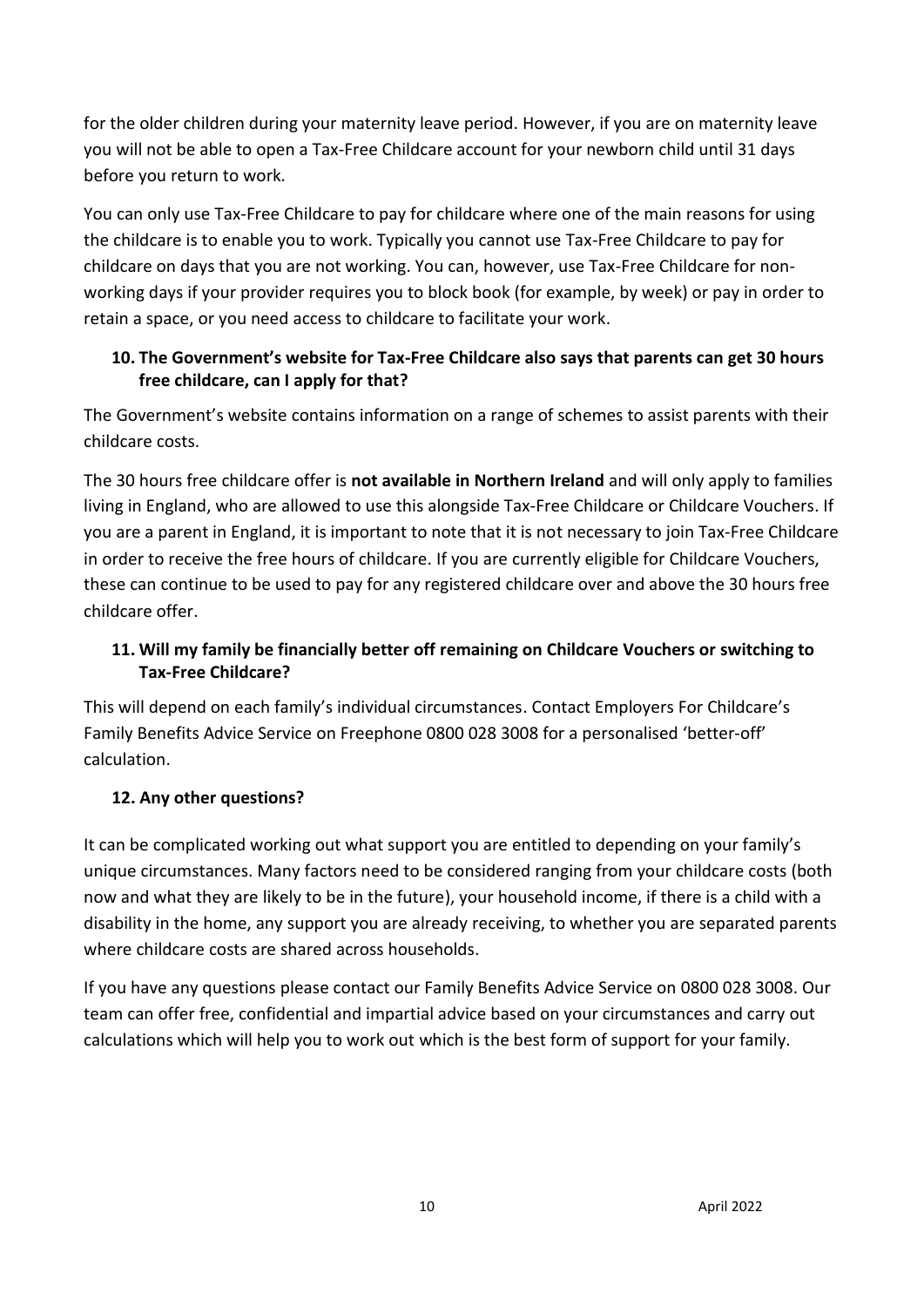## **4. FAQs for Employers**

#### **1. Do employers have a role in the Tax-Free Childcare scheme?**

Employers do not have a role in the Tax-Free Childcare scheme; employees apply directly to HMRC to access Tax-Free Childcare.

Employers can choose to pay into an employee's Tax-Free Childcare account, however there is no direct saving for employers through the Tax-Free Childcare scheme whereas under the Childcare Voucher scheme employers can save on Employer's National Insurance Contributions. If you would like any further information on this, please contact one of our Advisors on 0800 028 3008.

#### **2. How did the closure of Childcare Vouchers to new entrants on 4 October 2018 affect employers?**

The Childcare Voucher scheme closed to new entrants on 4 October 2018. From then, an employer could not allow anyone else to join their existing scheme.

The exception to this rule is where an employee has not had more than 52 consecutive weeks without receiving Childcare Vouchers; this will mean that they are not treated as having left their employer's scheme and could therefore resume receiving vouchers unless the employee left the Childcare Voucher scheme and used Tax-Free Childcare during this time.

#### **3. Is the Childcare Voucher scheme completely closed?**

No, the Childcare Voucher scheme closed to **new entrants only** on 4 October 2018. Employers can continue to operate the scheme for parents who joined prior to this, and both employers and employees who remain in the scheme after that date continue to make the relevant savings.

#### **4. If one company or organisation is taken over by another, will staff retain their entitlement to Childcare Vouchers if they transfer to the new employer?**

Usually, if a parent changes employer they lose their eligibility for Childcare Vouchers. However, employees can continue to benefit from Childcare Vouchers where their company has been bought over or merged, or their role has been moved to another company or organisation, provided they have transferred under Transfer of Undertakings (Protection of Employment) TUPE or COSOP arrangements.

#### **Any other questions?**

If you have any questions, please contact our Family Benefits Advice Service on 0800 028 3008 or by emailin[g hello@employersforchildcare.org.](mailto:hello@employersforchildcare.org) Our team can offer free, confidential and impartial advice to employers, whether or not you are a member of a Childcare Voucher scheme.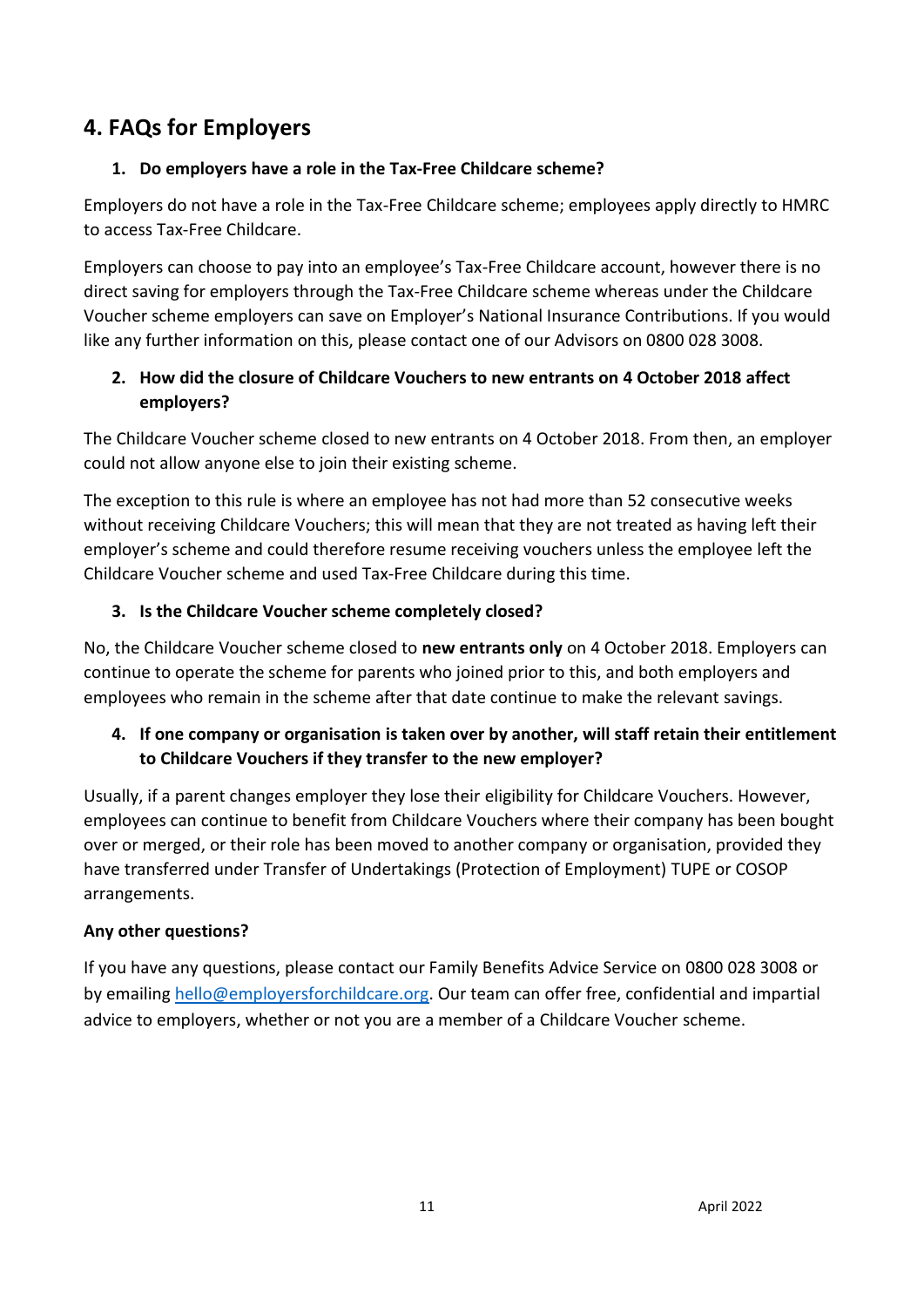# **5. FAQs forChildcare Providers**

Childcare providers must be registered with HMRC to accept payments from parents who use Tax-Free Childcare.

#### **1. How will childcare providers receive payments through Tax-Free Childcare?**

HMRC has written to all regulated or approved childcare providers and asked them to register to accept payments from Tax-Free Childcare. This letter contained a user ID which childcare providers can use to sign up for Tax-Free Childcare, access their account and when calling the Government's childcare service helpline. It is important that childcare providers sign up to accept Tax-Free Childcare payments. Providers can sign up at any time, but it can take up to 12 weeks for registration to be processed.

If you are a childcare provider and you have not yet signed up to receive Tax-Free Childcare payments, then you should do so. The process is:

- 1. Phone the [Childcare Service helpline](https://www.gov.uk/government/organisations/hm-revenue-customs/contact/childcare-service-helpline) on 0300 123 4097 and request a letter to get a childcare provider account to receive payments from parents using Tax-Free Childcare.
- 2. You will receive a letter with an 11-digit user ID.
- 3. Go to th[e Government website](https://www.gov.uk/guidance/sign-up-to-tax-free-childcare-if-youre-a-childcare-provider) and follow the directions to sign up using your:
	- 11-digit user ID
	- Bank details
	- Business postcode (the one registered with your regulator, for example Ofsted in England or your Health and Social Care Trust in Northern Ireland).

After signing up to Tax-Free Childcare you can still accept payments from parents using Childcare Vouchers and other methods. More information is available on the Government's website: [www.gov.uk/guidance/sign-up-to-tax-free-childcare-if-youre-a-childcare-provider](https://www.gov.uk/guidance/sign-up-to-tax-free-childcare-if-youre-a-childcare-provider)

#### **2. How will payments work?**

Parents will pay their childcare provider through their online Tax-Free Childcare account. The payment will be made directly into the childcare provider's bank account with a reference number for each child so the childcare provider can identify their payments. Payment should take approximately 2 to 3 working days to arrive in the childcare provider's account.

#### **3. Can all childcare providers register to accept payments?**

Only regulated or approved childcare providers will be eligible to receive payments through Tax-Free Childcare. HMRC will check a provider's details with the relevant regulator before registering them for Tax-Free Childcare payments.

Once childcare providers have signed up to Tax-Free Childcare, parents can use the childcare provider checker within their account to search for them using either their name, address, postcode, or regulator reference.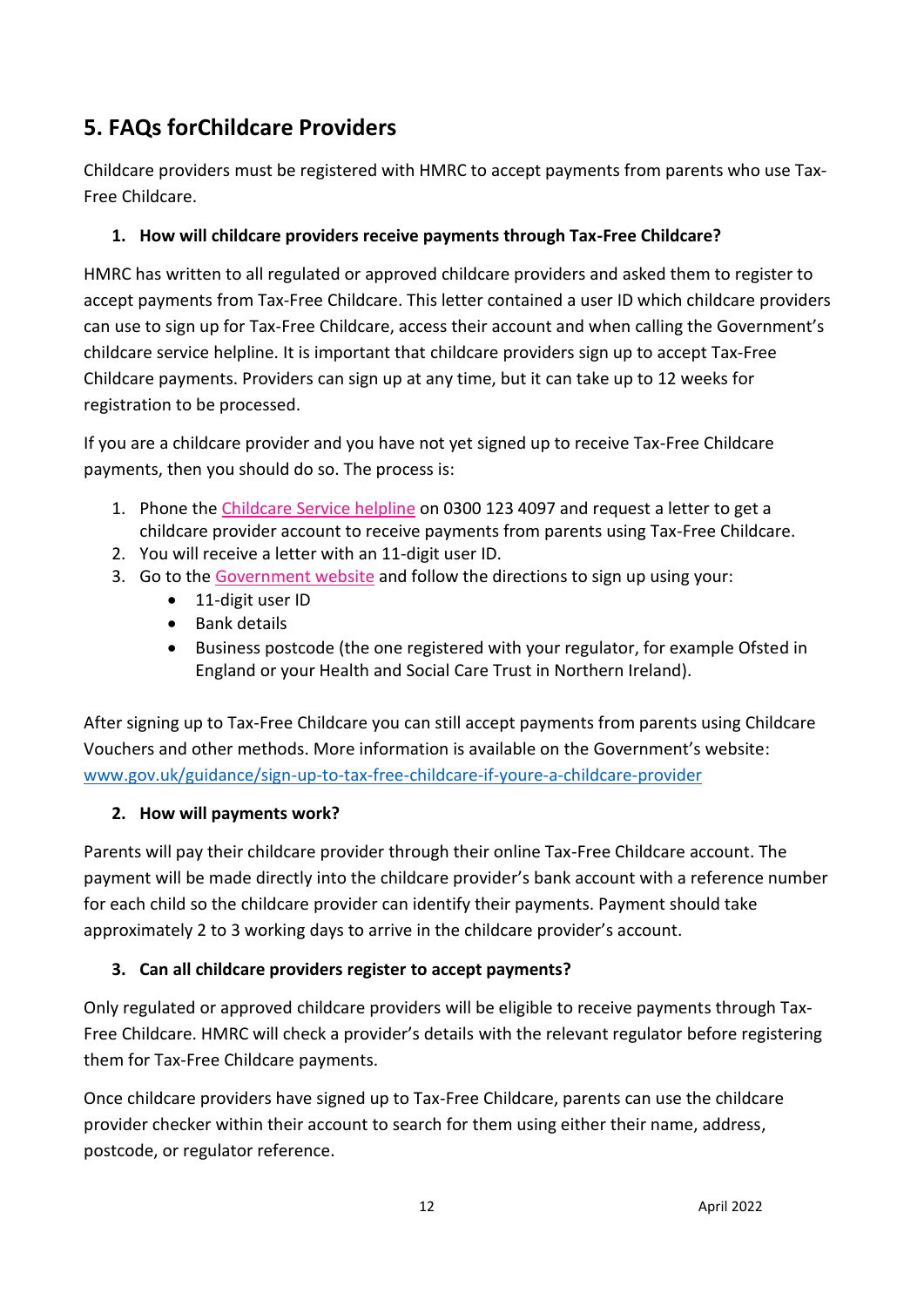# **6. How to work out if you are better off using Tax-Free Childcare or another form of support**

Tax-Free Childcare is one form of financial support available to assist families with the cost of childcare. It cannot be accessed alongside any other support such as Childcare Vouchers, Tax Credits or Universal Credit.

If you are currently benefiting from Childcare Vouchers, it is important to remember that if you leave the scheme to use Tax-Free Childcare you will not be able to re-join Childcare Vouchers, even if you find you are worse off. This section of the guide will help you decide whether joining Tax-Free Childcare or remaining on Childcare Vouchers is best for your family. You can also contact our Family Benefits Advice Service on Freephone 0800 028 3008 for help.

## **Step one: Understanding how both schemes operate**

#### **How the Tax-Free Childcare scheme works**

For every £8 you pay into your account, the Government will pay in £2, up to a maximum of £2,000 per year per child (£4,000 if the child has a disability). The amount you save with Tax-Free Childcare will depend on your childcare costs. To receive the full £2,000 benefit from Tax-Free Childcare you must have childcare costs of £10,000 per child per year. If your childcare costs are lower than this, your saving will be less than £2,000.



#### **How the Childcare Voucher scheme works**

The Childcare Voucher scheme operates through your employer. **This scheme is now closed to new entrants, only those who were registered for the scheme prior to 4 October 2018 are able to avail of this type of support**. You are able to sacrifice a certain amount of money each month (or each week if you are paid weekly) from your gross salary which is free of Tax and National Insurance Contributions. Your employer deducts the amount from your salary and it is made available in your online Childcare Voucher account, where you can make payments directly to your childcare provider(s).

Each month a basic rate tax payer can sacrifice up to £243, which results in a saving of £80.80 (£969 annually). Higher rate tax payers can sacrifice up to £124 per month, making a saving of £52.08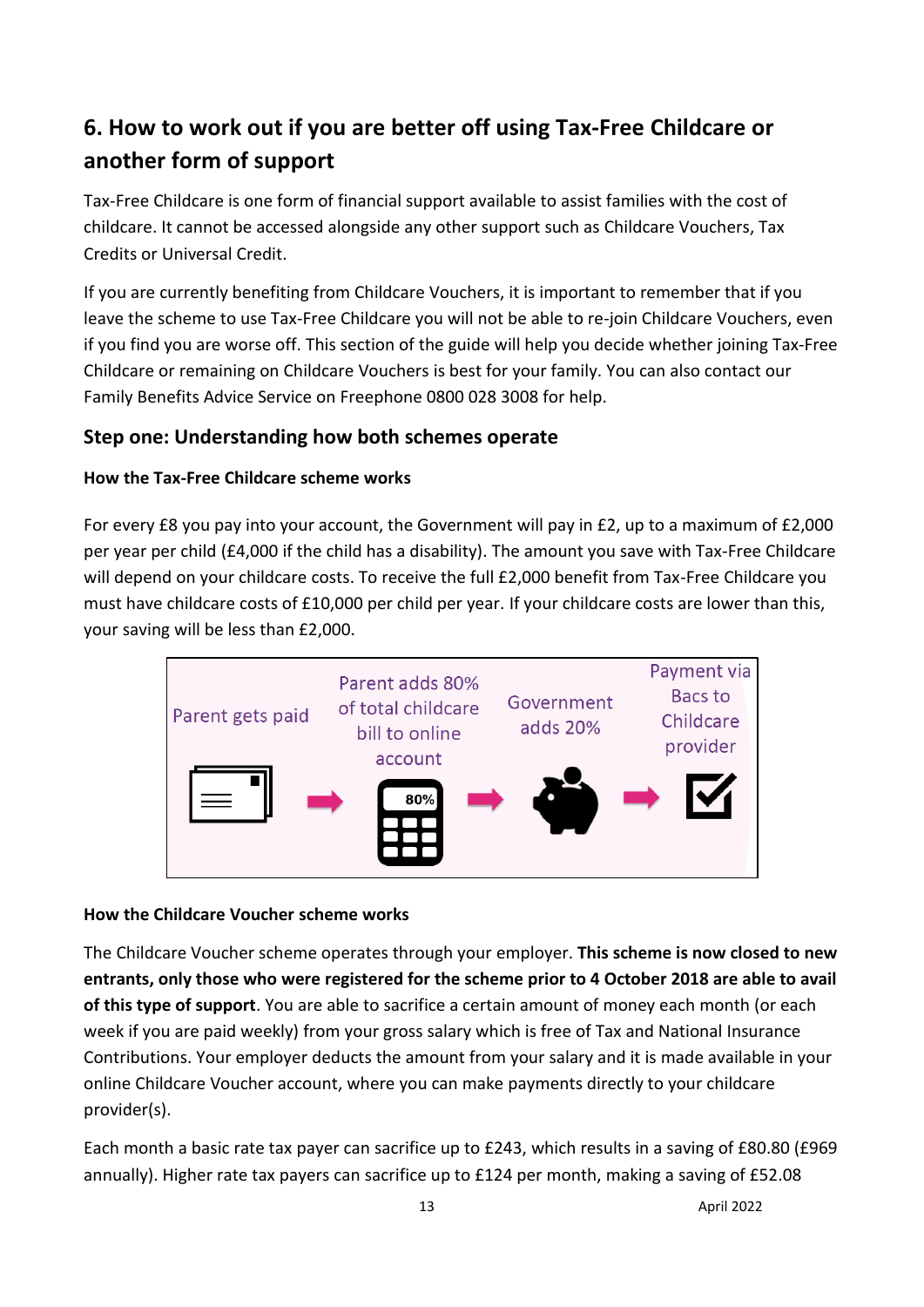(£642 annually). Both parents can use Childcare Vouchers, so if two basic rate tax payers are using the scheme they can make an annual saving of up to £1,938.



**To draw a comparison between the two schemes**, a couple sacrificing the maximum Childcare Voucher amount each year will effectively pay £5,832 into their online account to put towards the cost of childcare. The saving they make each year through the Childcare Voucher scheme is £1,938.

A couple having the same total amount (£5,832) added into their Tax-Free Childcare account would receive a top up of £1,166 from the Government, £772 less than with Childcare Vouchers.

## **Step two: Working out your savings**

- 1. Calculate your expected childcare costs for the year.
- 2. With Tax-Free Childcare your maximum saving is 20% of these costs, up to a maximum of £2,000 per year per child.
- 3. With Childcare Vouchers your maximum saving is £1,938 for a two parent household where both parents are basic rate taxpayers, and £969 for a single parent household. Savings for Higher or Additional rate tax payers will be less.
- 4. Usually, to be better off on Tax-Free Childcare, a two parent household will need minimum childcare costs of £9,6900 per annum. A single parent household will need minimum childcare costs of £4,845 per annum.
- 5. This can vary however depending on whether you are also eligible for Tax Credits or Universal Credit. Childcare Vouchers can be used alongside Tax Credits or Universal Credit, unlike Tax-Free Childcare.

**It can be complicated working out what is best for your family. Employers For Childcare's Family Benefits Advice Service can advise you on this, and help you to make the right choice.**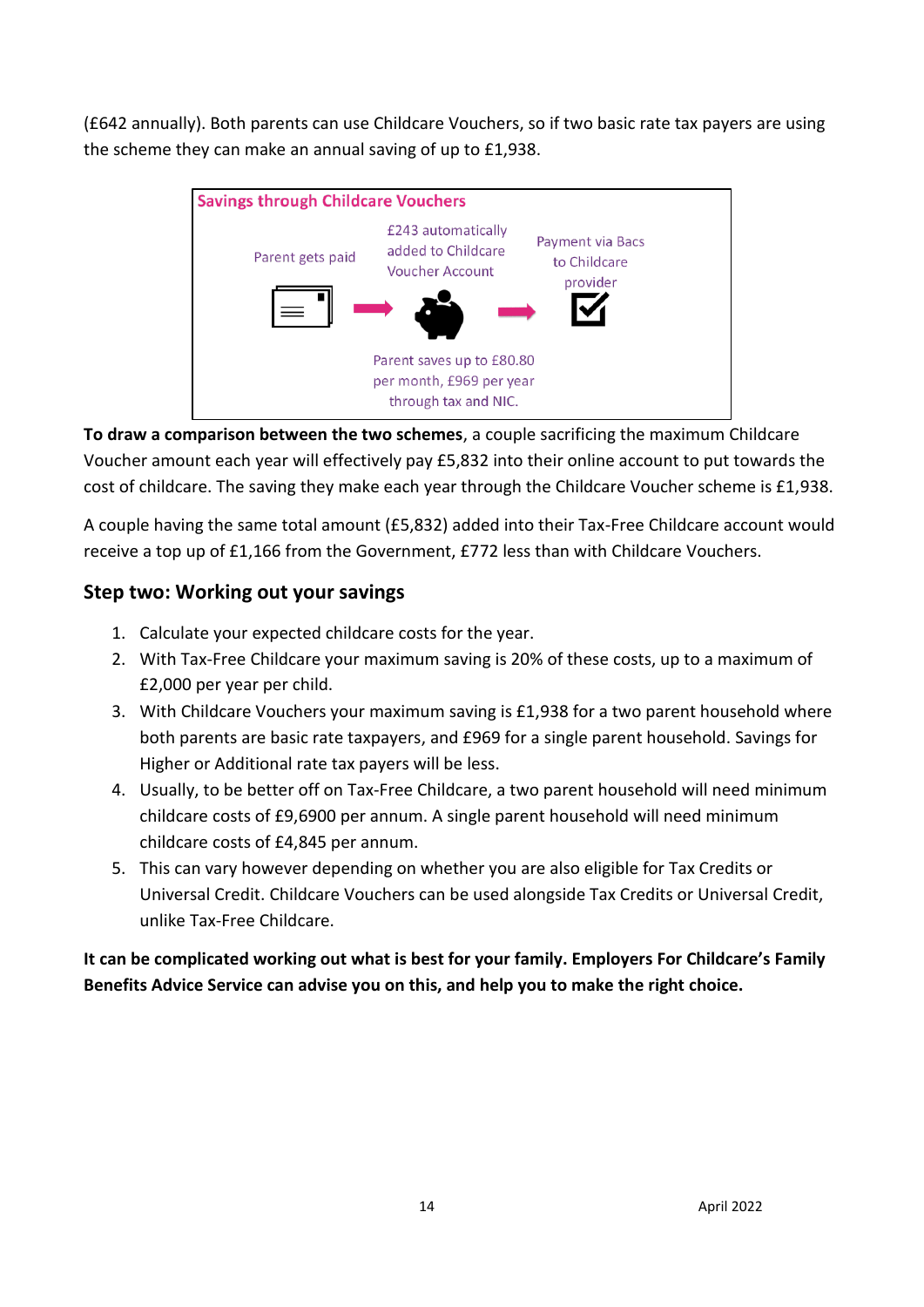## **7. Case studies**

## **Case study 1**

Amanda and Bill pay £90 a week (£390 per month) for an afterschool club for their son Freddie. Both parents are working, availing of the Childcare Voucher scheme and meet the eligibility criteria for Tax-Free Childcare.

**Childcare Vouchers:** Amanda and Bill split the childcare bill between themselves and both sacrifice £195 each from their monthly salary as Childcare Vouchers. They both make a saving of £64.84 per month, their joint monthly saving is £129.68.

**Tax-Free Childcare:** Through Tax-Free Childcare the Government will give Amanda and Bill 20% of their childcare bill. Each month the Government will top-up their childcare account by £78.



#### **The couple are better off continuing to use Childcare Vouchers by £51.68 per month.**

## **Case study 2**

Peter and Jan have two children, Ella, who is in full-time childcare, and Jack, who attends an afterschool club. The childcare bill for Ella is £168 per week (£728 per month), for Jack it is £90 per week (£390 per month). Their total monthly childcare bill is £1,118. Both parents are availing of the Childcare Voucher scheme and meet the eligibility criteria for Tax-Free Childcare.

**Childcare Vouchers:** Through Childcare Vouchers Peter and Jan can each sacrifice a total of £243 from their salary. They both currently sacrifice this full amount and make a monthly saving of £161.60.



**Tax-Free Childcare:** Through Tax-Free Childcare the couple will be able to claim 20% of each child's childcare bill. For Ella they can claim £145.60 per month and for Jack they can claim £78 per month. Their total monthly saving will be £223.60.

**The couple are better off switching to Tax-Free Childcare by £62 per month.**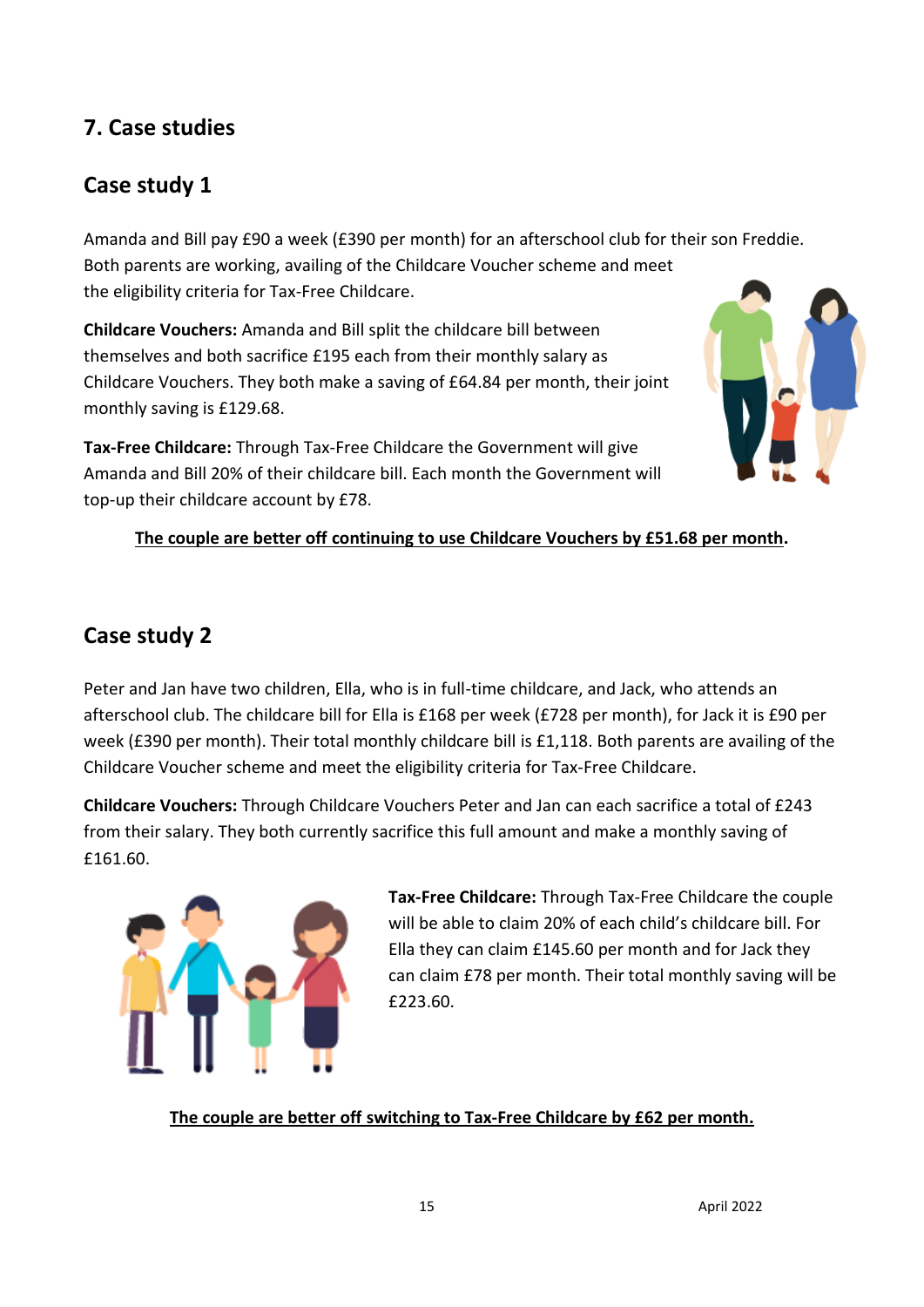# **Case study 3**

Rebecca and Dave both work full-time and have two children. They pay £300 per week in registered childcare costs. Both of them are availing of the Childcare Voucher Scheme through their

employers. Due to their household income and family circumstances they are also eligible for the childcare element of Working Tax Credits.

**Childcare Vouchers:** Through Childcare Vouchers Rebecca and Dave can each sacrifice a total of £243 from their salary. They both currently sacrifice the full amount and make a monthly saving of £161.60.



**Tax Credits:** As Childcare Vouchers do not cover the full amount of childcare costs the couple claim help for the remaining £814 per month of childcare costs through the Childcare Element of Working Tax Credits. The couple receive £144.38 per month in Tax Credits.

Due to this combination of Childcare Vouchers and Tax Credits the couple receive £305.98 per month towards their childcare costs.

**Tax-Free Childcare:** Through Tax-Free Childcare the couple adds £1,040 to their accounts and claim £260 from the Government. A household cannot be in receipt of both Tax-Free Childcare and Tax Credits.

# **Rebecca and Dave are better off remaining on a combination of Childcare Vouchers and Tax Credits by £45.98 per month.**

# **Case study 4**

James and Carol are a couple paying for childcare for their disabled son Peter, who is eligible for Disability Living Allowance. Their monthly childcare bill is £950. Both Carol and James work full time. They have no entitlement to Tax Credits as their income is too high.

**Childcare vouchers:** Through Childcare Vouchers Carol and James can each sacrifice a total of £243 from their salary. They both currently sacrifice the full amount and make a monthly saving of £161.60.

**Tax Free Childcare:** Through Tax Free Childcare the couple will be able to claim 20% of their child's childcare bill. Because Peter has a disability, the amount that the couple can claim is capped at £4,000 per year, not £2,000. The monthly saving will be £190. In a year this will add up to £2,280.



#### **The couple are better off switching to Tax-Free Childcare by £33.50 a month.**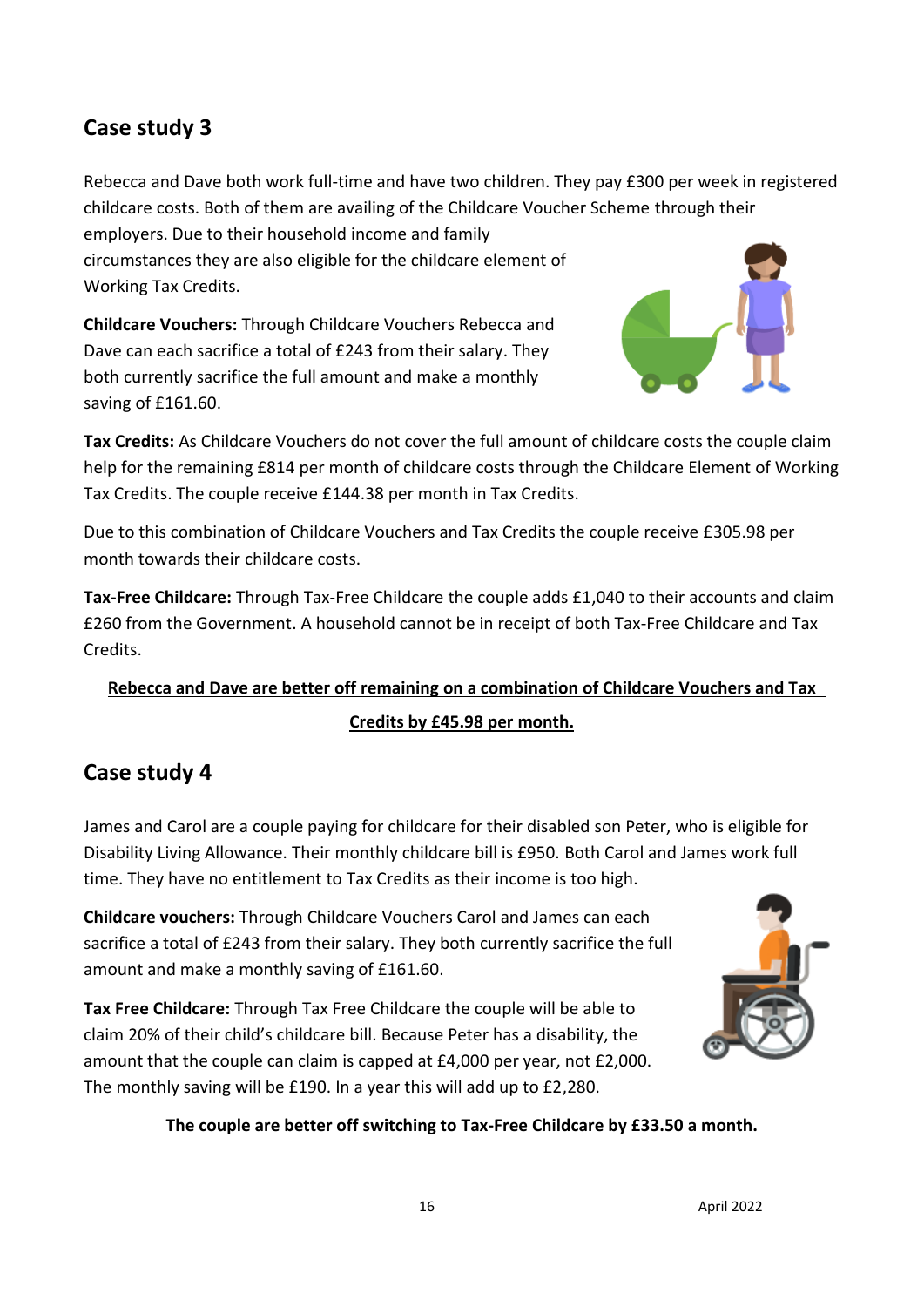# **8. Points to remember when considering joining the Tax-Free Childcare Scheme**

Employers For Childcare wants to ensure that all parents have the information they need to make the best choice regarding financial support for their family, whether this is Tax-Free Childcare, Childcare Vouchers, Tax Credits or Universal Credit. There are six points parents should keep in mind when considering joining the Tax-Free Childcare scheme:

- 1. Make sure you work out the savings you will make on Tax-Free Childcare before joining the scheme. The headline saving of £2,000 per child is the maximum amount available. In order to make this saving you will need to have childcare costs of £10,000 per child per year. You may be financially better off remaining in the Childcare Voucher scheme or claiming childcare assistance through Universal Credit or Tax Credits (depending on your eligibility).
- 2. You cannot claim Tax-Free Childcare in conjunction with Childcare Vouchers, Universal Credit or Tax Credits (both Child Tax Credit and Working Tax Credit). You and your partner's Tax Credit award will be automatically stopped once you make a successful application for Tax-Free Childcare. Make sure you calculate the impact this may have on your household income before joining the scheme.
- 3. Make sure you meet all of the eligibility criteria for Tax-Free Childcare before cancelling Childcare Vouchers, Universal Credit or Tax Credits. For example, if you are in a couple do both of you meet the income and employment rules?
- 4. Consider your needs both now and in the future, factoring in any changes in circumstances, for example, do you expect a decrease in the amount of childcare you will be using? This would reduce the savings you could make using Tax-Free Childcare.
- 5. The Childcare Voucher scheme closed to new entrants on 4 October 2018. After this date only those parents who were registered for Childcare Vouchers are able to continue doing so. If you move to Tax-Free Childcare, from Childcare Vouchers, you will be unable to re-join the Childcare Voucher scheme in the future, even if you find you are worse off.
- 6. Check that your childcare provider is registered to accept Tax-Free Childcare payments.

**We know that it can be complicated for parents to work out what is best for them and we urge all parents to contact our Family Benefits Advice Service on Freephone 0800 028 3008 or email [hello@employersforchildcare.org](mailto:hello@employersforchildcare.org) to get personal advice on what is best for them - we will be happy to help you!**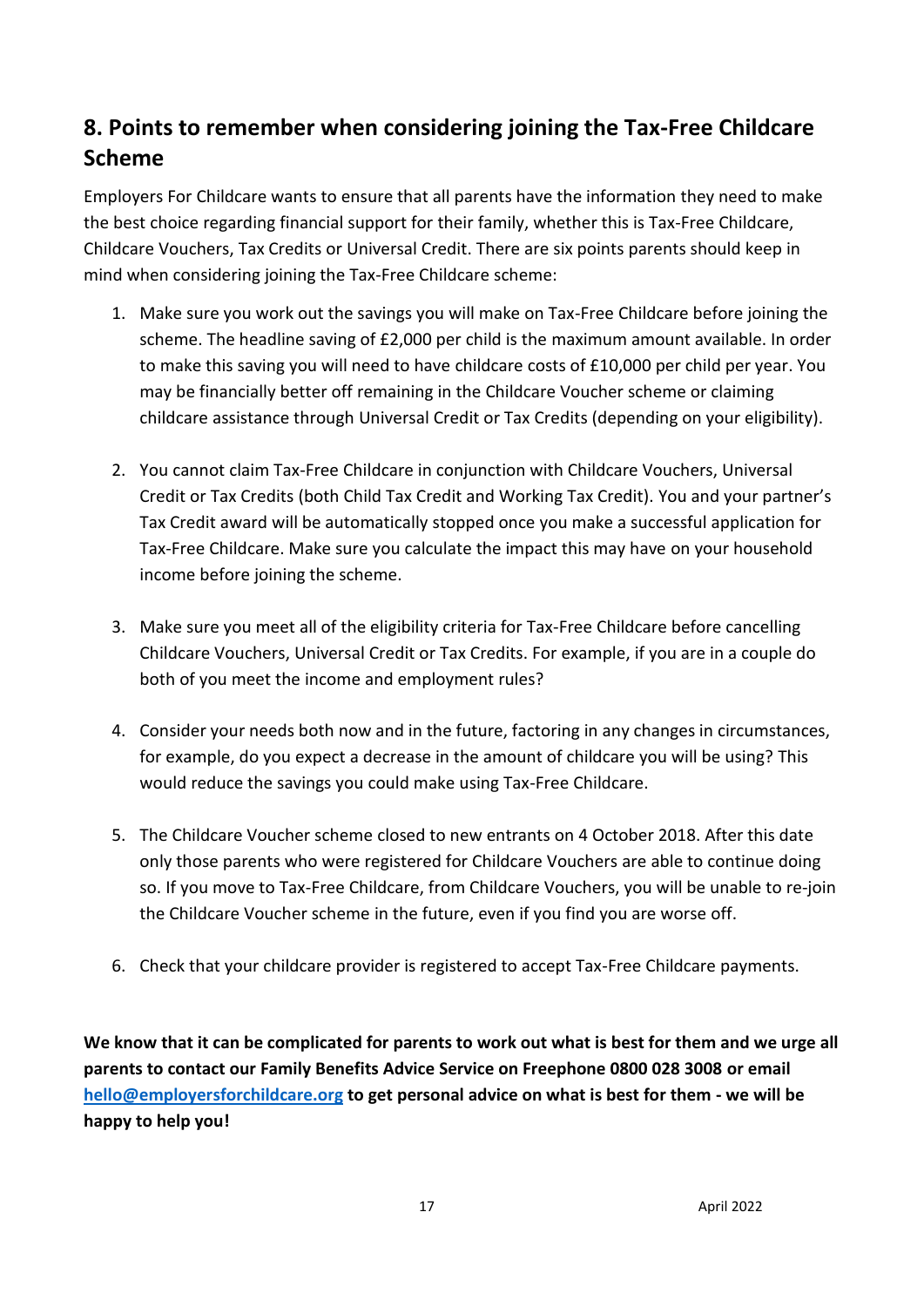# **9. Where to get further information**

Employers For Childcare's Family Benefits Advice Service was specifically set up to ensure families are claiming all the support available to them, particularly with the cost of childcare.

Our Advisors can provide advice and information on Tax-Free Childcare, Childcare Vouchers, Tax Credits and Universal Credit and calculate which form of financial support is best for your circumstances. **Call free on 0800 028 3008.**

You will also find information on the Government's website, [Childcare Choices:](http://www.childcarechoices.gov.uk/)